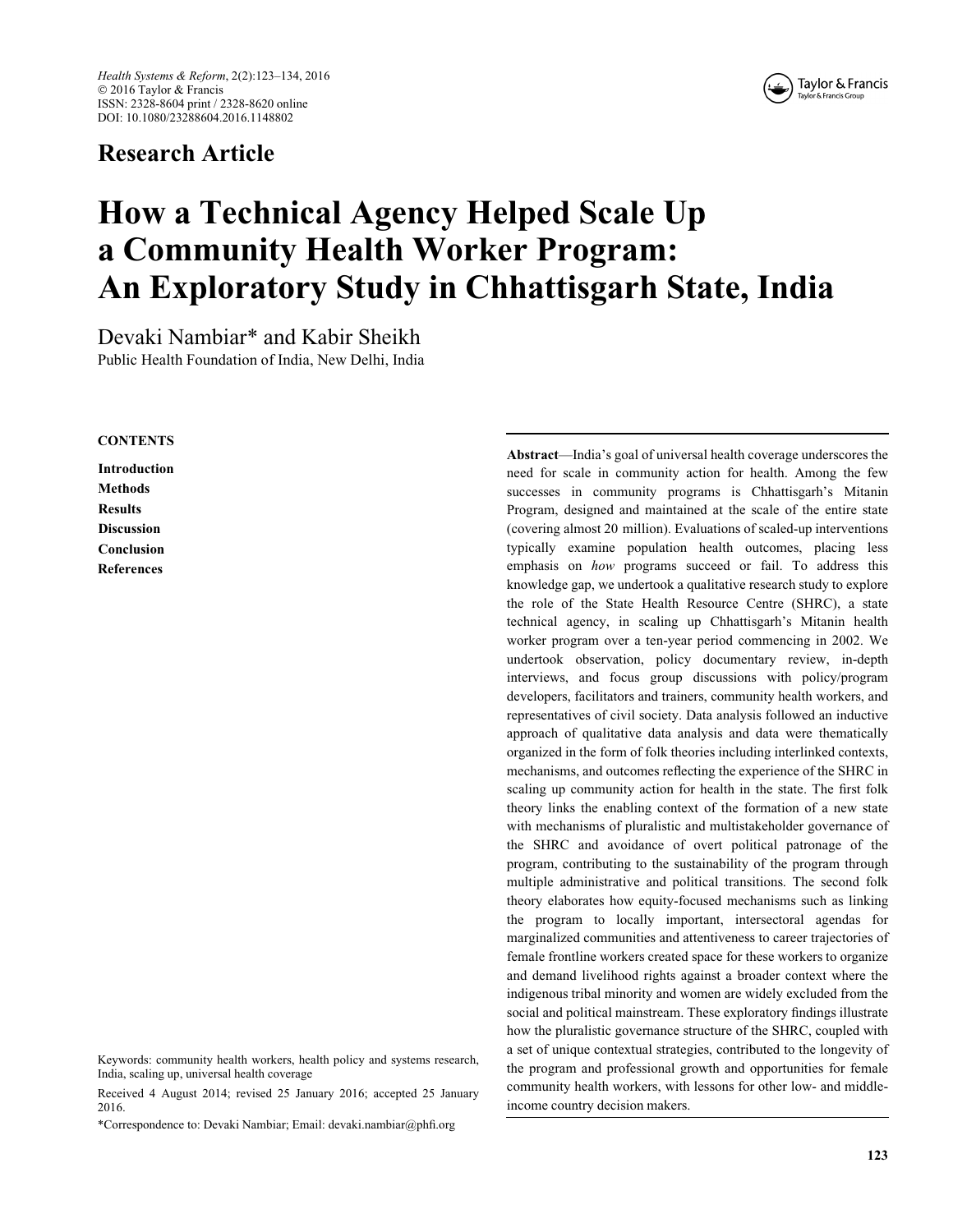#### INTRODUCTION

Over the past decade, momentum has been building for a commitment to universal health coverage in India, with specific consideration of the role of community action in health across the country. India boasts a strong history of community action in health; that is, the involvement of community organizations in health advocacy, promotion, and services delivery.<sup>1-3</sup> For the most part, however, these programs have been limited or circumscribed in scale. India's nationwide goal of universal health coverage and, in particular, its universalist character underscore the need for achieving scale in community action. The state of Chhattisgarh has been identified by expert groups as having successfully catalyzed community action for health at  $scale<sup>1</sup>$  Reaching scale with community action can bridge gaps in government provision of services ensuring universal access to health.<sup>4</sup> It can also create a popular platform for voice, representation, and advocacy for rights.<sup>5</sup>

The World Health Organization $6$  defines scaling up as "deliberate efforts to increase the impact of successfully tested health innovations so as to benefit more people and to foster policy and program development on a lasting basis." Recent scholarship suggests that scale is sensitive to locallevel interactions, that a heterogeneous and nonlinear complex of factors influences the health system, $7-9$  and that unintended, "emergent" behavior may arise from these conditions.10,11 As a result, community action at scale is likely to be a highly contingent, customized process in each setting.

Moreover, literature on scale up of community action in health in various forms suggests that initiatives for community action in health are widely characterized by trade-offs between scale and other attributes, such as quality of programming, fidelity to objectives across varying geographies and contexts, and sustainability over time.<sup>7,12,13</sup> Our review of the literature suggests that scaling up must be an explicit goal of such efforts from the outset; that is, from the "pilot" or initial stages.<sup>12-17</sup> Multiple studies also point to the need for institutional development, the creation of support structures and processes for stakeholders involved, $7,13,18,19$  as well as structures for capacity building and training.<sup>18,20-23</sup>

McCoy and colleagues,  $24$  in their systematic review of health facility committees (HFCs) in low- and middleincome countries, conclude that "given the different potential roles/functions of HFCs and the complex and multiple set of factors influencing their functioning, there is no 'one size fits all' approach to community participation in health (CPH) via HFCs, nor to the evaluation of HFCs." Rifkin has also highlighted the contingent nature of community action for health, noting the complex interplay of contexts and processes that may be easily overlooked in standard research and evaluation designs.<sup>20</sup>

Zakus and Lysack have emphasized local health program initiators, who play a critical role in stewarding community processes.<sup>25</sup> The literature suggests that community action at scale often depends heavily on such external catalysts.  $26,27$ Our study focuses on the role of a technical agency, the State Health Resource Center (SHRC) Chhattisgarh, in scaling up one form of community action—a community health worker program—in the state.<sup>1</sup> The aim of our study was to explore the relationships between selected contexts, mechanisms, and outcomes associated with the SHRC's role in establishing a state-wide community health worker network over a decade-long period commencing in 2002. As such, our analysis is focused at the "meso level"<sup>28</sup>; that is, pertaining to the functioning of organizations and interventions, with significance for similar initiatives in other low- and middle-income country settings.

#### Chhattisgarh's State Health Resource Center

Upon the formation of the new state of Chhattisgarh in 2000, the State Department of Health and Family Welfare and health-related civil society organizations facilitated the establishment of an "additional technical agency," the SHRC. The agency was created to assist the department in the design, operationalization, and implementation of a health reform agenda. The director and staff of SHRC were selected through an independent process. The secretariat of SHRC began with a skeleton staff of five (including one coordinator, three program staff, and one accountant) in 2002, increasing in the subsequent decade to 25 (including one Director, 11 program and research staff, and 13 administrative, financial, support, and secretarial staff).<sup>29</sup>

The SHRC governing body was and continues to be chaired by a civil society representative; most of its members are from civil society organizations, with additional representation from the health department. The SHRC does not operate under the direct control of the department but under a Memorandum of Understanding with the State Health Society, which confers on it a relatively high degree of autonomy. SHRC was supported initially through external funding from the European Commission routed via the Indian Government to the State Health Society. It has subsequently received funding largely from the National Rural Health Mission (NRHM), although certain aspects of the program have dedicated state health budget allocations. In addition, SHRC receives support from some nonhealth government departments and nongovernment funding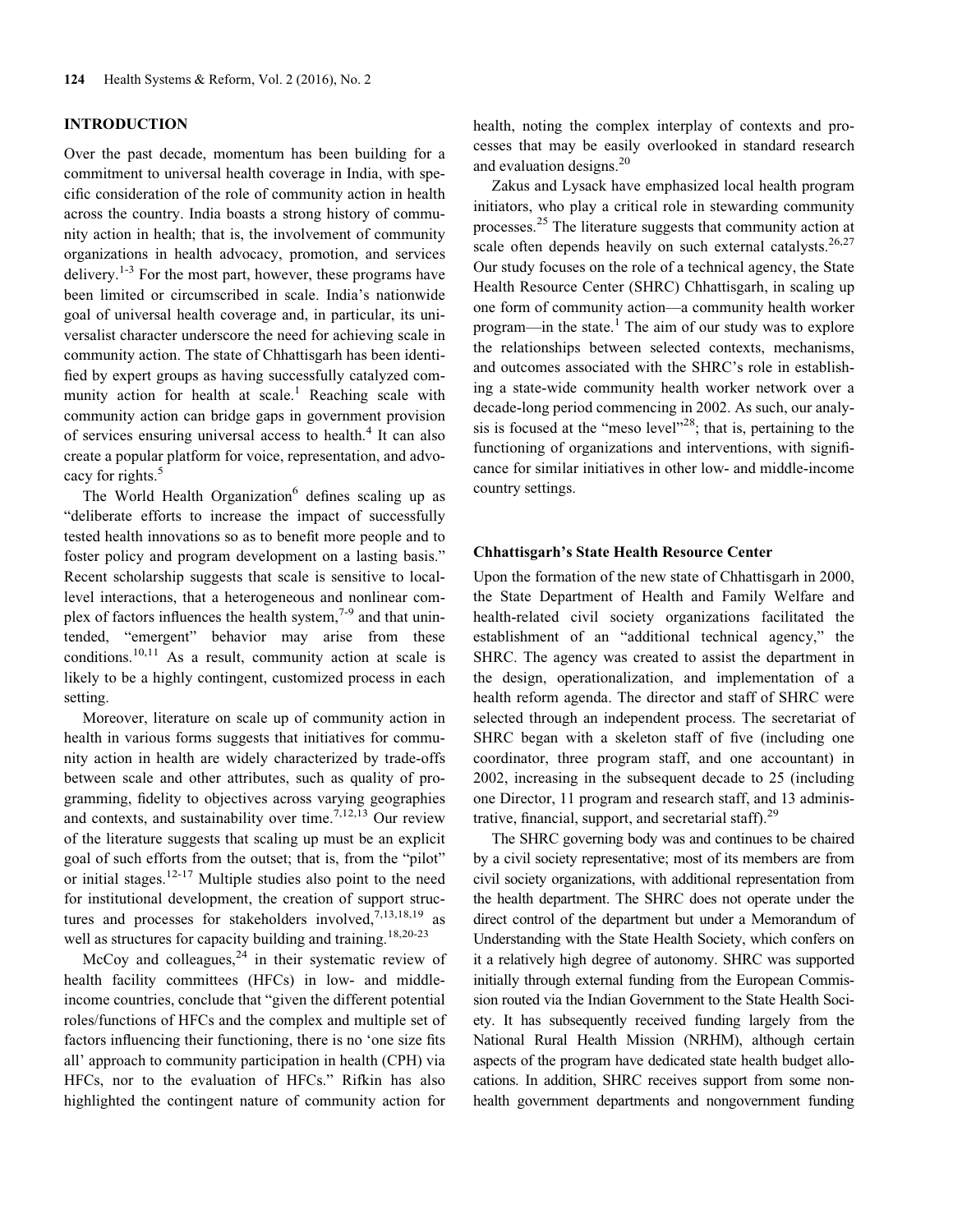agencies. As per its Memorandum of Understanding, SHRC acts as the link between the government of Chhattisgarh and relevant individuals and institutions to whom specific activities may be outsourced.<sup>29-31</sup>

At the top of the SHRC's reform agenda from its incipience was the delivery of community health services through a program of selection, training, and support to locally placed female community health workers or Mitanins. The Mitanin program eventually came to include over 60,000 female community health workers and emerged as a key precursor to, and major influence upon, the government's community health worker program of accredited social health activists. This program is structured as a pyramid, with personnel at village, block, district, and state levels who provide routine support, training, and monitoring for community health activities (see Figure 1).

Evaluations undertaken separately in 2005<sup>32</sup> and 2011<sup>33</sup> suggest that the SHRC undertook to and succeeded in operationalizing a range of community-led initiatives in health at scale, most notably the Mitanin Community Health Worker Program, and that this program was sustained at scale. These evaluations, literature review, consultations, and a scoping visit to Chhattisgarh led us to the understanding that within particular contexts, SHRC introduced and enacted a range of mechanisms that were catalytic or directly instrumental in enabling scaling up of the Mitanin program. We focused on the flagship Mitanin program, because this has been the base for other forms of community action in health, including village health and sanitation committees, the Nutrition and Health Fellows Program at the village level, and engagement with nongovernmental organizations (NGOs) working at the grassroots level on social determinants of health.



# **METHODS**

Drawing from the realist approach, $30$  we undertook exploratory research focused on accessing the experiential knowledge of a range of stakeholders, to elaborate how mechanisms (strategies implemented by SHRC leadership) operating in specific contexts led to outcomes related to scaling up and sustainability. Under the realist approach, it is acknowledged that the researcher's role is to marshal knowledge that is extant but fragmented or otherwise unevenly distributed across stakeholders in a program environment—we followed this principle, even though we did not include all of the steps that constitute a full-blown realist evaluation. We sought to identify "folk theories," (which represents an exploratory phase of a realist evaluation) $34$  based on experiential knowledge of stakeholders (Mitanin community health workers, SHRC employees and decision makers, government, and Mitanin support system staff), developed in the course of their involvement with the program.

Qualitative data collection methods were employed, including policy document review, in-depth interviews (IDIs), and focus group discussions (FGDs) with a variety of policy actors and stakeholders (see Table 1) between January and May of 2012. Principles of maximum variability<sup>35</sup> were used to select IDI participants, who included state-level policy elites, districtlevel policy implementers, and sub-district/village-level policy implementers on the frontline. We sampled across these categories to be able to talk about program genesis and evolution, while also understanding its everyday operation at the scale of state (where policy is formulated), district (where it is interpreted for implementation), and sub-district (where further interpretation/ reinterpretation and negotiation take place as implementation confronts ground realities). Participants had between a few months and a decade-long engagement with the program; again, a feature of the study design aimed at capturing the gamut of views and experiences of the SHRC and Mitanin program. Further, three different districts of Chhattisgarh were chosen to reflect the diversity within the state—we sought to represent districts with both larger and relatively smaller tribal populations, more or less urbanization, and diversity in terms of mass mobilization and civil society activism related to health and rights. These criteria were determined based on review of demographic data (tribal population, level of urbanization) and information from a member of the research team with close to a decade of experience in Chhattisgarh.

A team of three field researchers conducted IDIs and FGDs. Anonymity was ensured throughout the data collection process: participants were assigned codes and only one document, used for scheduling, contained their identifying FIGURE 1. Mitanin Program Structure information. In all cases, participants were asked how they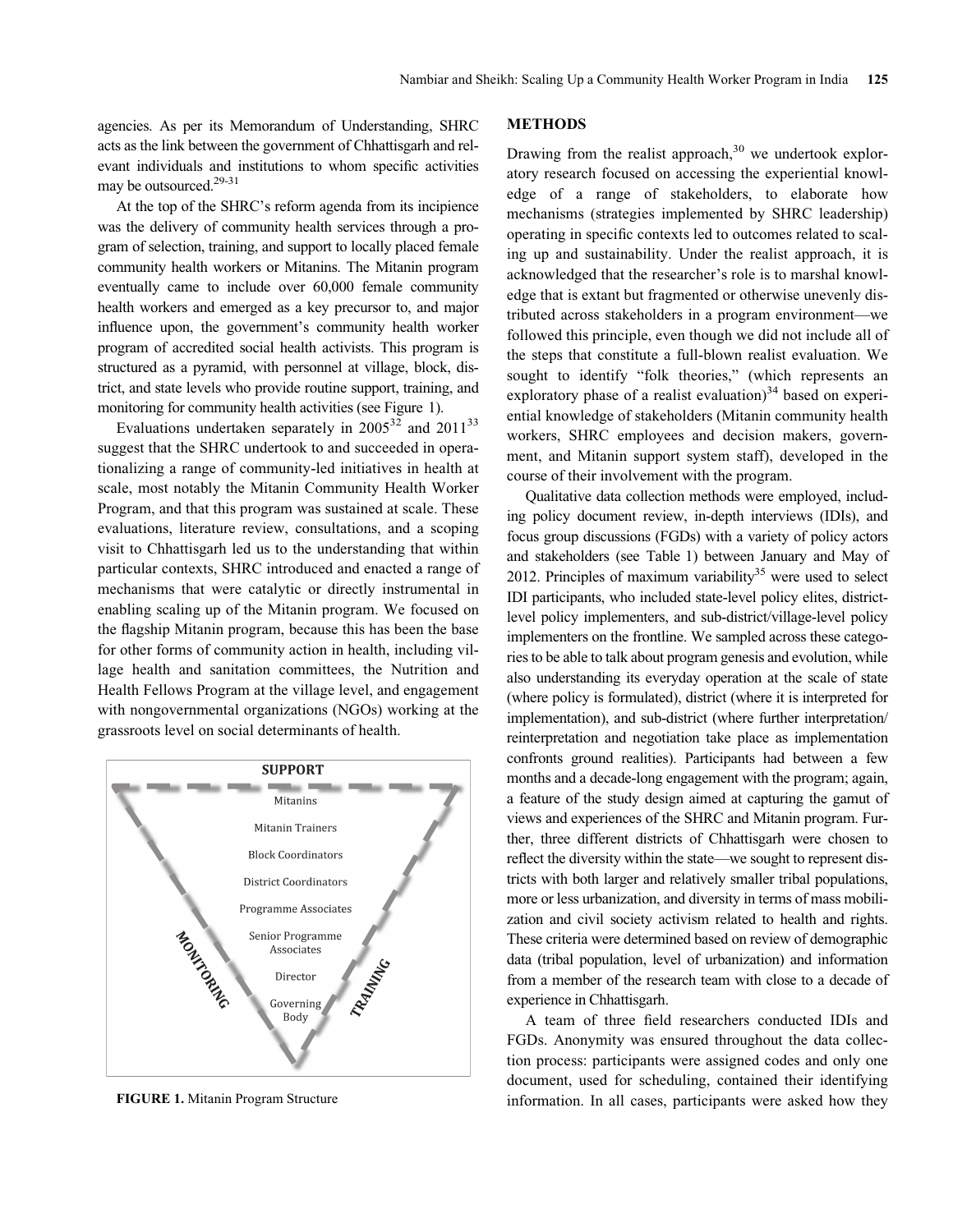|                             | Policy Document Review                                                                                                        | Observation                                                                                                                                                               | In-Depth Interviews                                                                                                                                                                          | Focus Group Discussions                                                                                                                                   |                                                                                                                                                                                                                                      |                                                                                                                                    |
|-----------------------------|-------------------------------------------------------------------------------------------------------------------------------|---------------------------------------------------------------------------------------------------------------------------------------------------------------------------|----------------------------------------------------------------------------------------------------------------------------------------------------------------------------------------------|-----------------------------------------------------------------------------------------------------------------------------------------------------------|--------------------------------------------------------------------------------------------------------------------------------------------------------------------------------------------------------------------------------------|------------------------------------------------------------------------------------------------------------------------------------|
| Selection                   |                                                                                                                               |                                                                                                                                                                           | State level/policy elites<br>Purposeful, iterative                                                                                                                                           | District level/policy<br>Maximum variation<br>coordinator                                                                                                 | Sub-district level/policy<br>Purposeful/typical case<br>frontline                                                                                                                                                                    |                                                                                                                                    |
| Parameters for<br>selection | otherwise shed light on<br>Documents that reflected<br>policy decisions or<br>community action<br>SHRC's role in<br>processes | to community action that<br>SHRC-led events related<br>were ongoing during the<br>activities and events or<br>data collection period<br>Community action<br>were attended | upper level management<br>visioning of community<br>action or leadership and<br>decision making related<br>to community health<br>program initiation or<br>People involved with<br>processes | management of SHRC's<br>programs, management,<br>oversight of health for<br>implementation, or<br>People involved with<br>community action<br>communities | People involved with local Typical attendees of<br>health, community-level<br>health service delivery,<br>committees, self-help<br>community action on<br>health and sanitation<br>institutions, village<br>Panchayati Raj<br>groups | action events/<br>community<br>gatherings<br>routine                                                                               |
| Example                     | establishing SHRC<br>Memorandum of<br>understanding                                                                           | Mitanin training                                                                                                                                                          | advisory committee<br>Executive director,<br>member of state                                                                                                                                 | Block medical officer,<br>district coordinator                                                                                                            | auxiliary nurse/midwife<br>Mitanins, village head,                                                                                                                                                                                   | Village Health and<br>villagers, and<br>village head<br>Committee<br>Sanitation<br>attendees,<br>Mitanins,<br>including<br>meeting |
| Sample                      | <b>TABLE 1. Summary of Methods</b><br>$\sim$ 30                                                                               | $\zeta$                                                                                                                                                                   | $\overline{20}$                                                                                                                                                                              | 30 (10 per district)                                                                                                                                      | 30 (10 per district)                                                                                                                                                                                                                 | Three (one per<br>district)                                                                                                        |

126 Health Systems & Reform, Vol. 2 (2016), No. 2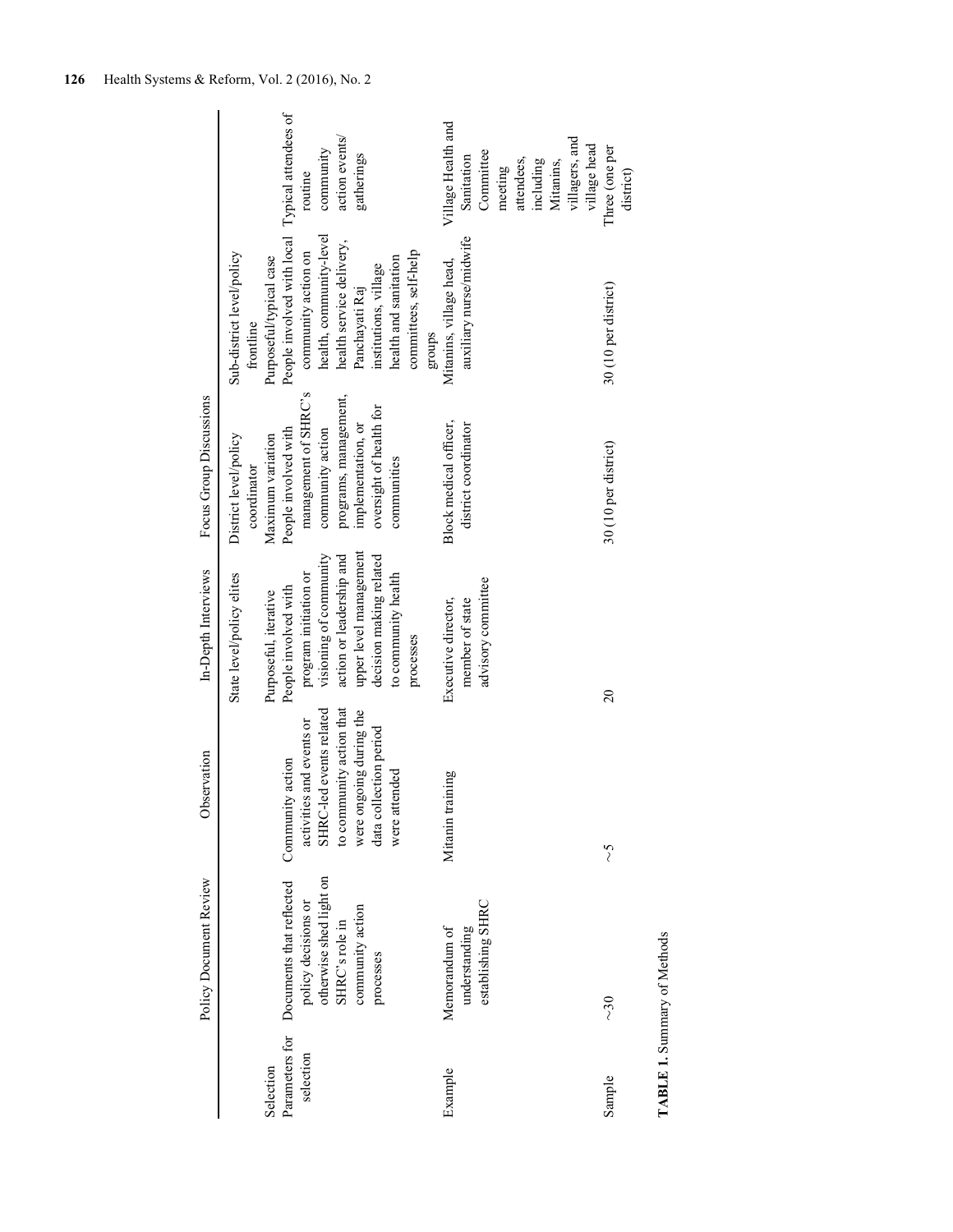wanted to be identified and this was noted. All data were kept confidential and stored in a password-protected file. Verbal informed consent was also sought from all participants and when interviews were recorded, individual permission was separately sought. Ethics approval was obtained from the Public Health Foundation of India's Institutional Review Board in December 2011.

One member of the research group that conducted this study had prior research and programmatic experience in affiliation with SHRC; apart from the introductory consultation, this individual was completely uninvolved in data collection and analysis.

Data analysis was undertaken by members of the research team, attempting to characterize folk theories emerging from various stakeholders, drawing upon inductive generation of themes $36,37$  that were organized as clusters of contexts, mechanisms, and outcomes, reflecting the realist taxonomy. Drawing from in vivo coding, a free list of emerging themes was developed under the domains of mechanisms, contexts, and outcomes. Based on this free list, hand coding of interview summaries was carried out by three members of the research team. Following this, a series of discussions was held and additional themes were added to the codebook. From the larger grouping of themes, specific mechanism, context, and outcome themes were collated and grouped (i.e., codes with corresponding data were arranged). All data corresponding to these themes were perused again to develop code phrases for each theme. Finally, thematically organized interview data and material from other sources of data were synthesized to assemble the article.

In part to enable reflexivity throughout our data collection process, extensive field updates and records were maintained and routinely discussed. All data collection occurred in teams, and the research team actively discussed and reflected upon each interview conducted and each location visited. Another anchor for research quality was the notion of fair dealing, ensuring that a range of perspectives was represented in the research to avoid privileging a "sole truth" or single interpretation of findings.<sup>38</sup> Fair dealing featured in our selection process and in the process of our analysis, where we attempted to include a diversity of perspectives on each mechanism, context, and outcome. Thus, we actively sought, considered, compiled, analyzed, and present the views of Mitanins, Mitanin trainers, government officials, collaborators of SHRC, as well as present and former functionaries and leadership of the SHRC. Wherever there were discrepancies, they have been noted (e.g., in Mechanism A1, the functioning of plural governance is viewed differently by different stakeholders).

In addition, study quality was strengthened by cross-validation in the analysis phase. For one, interview summaries in most cases were written up by two researchers, on the basis of which findings reflected in both interpretations of the interview were considered. Analytic write-ups were shared with researchers who had and who had not done the interviews to triangulate interpretation. We subjected a report of initial findings and analysis to review by a subject expert without specific connection with the study setting.<sup>39</sup> We also subjected our findings to the scrutiny of one individual closely involved with the Mitanin program. This process of credibility checking sought to evaluate the compatibility of our findings with the experienced realities of those supplying the data itself, assessing the degree to which observations "ring true" to their subjective realities. $40,41$  Suggestions made by both reviewers were considered by the research team, and appropriate adjustments were made to the findings and conclusions.

# **RESULTS**

Our study revealed a number of reported contexts, mechanisms, and outcomes, configured to characterize the experience of the SHRC in scaling up community action for health in the state. Two configurations emerged prominently from among a range of relevant themes and are detailed below (see also Figure 2).

Folk Theory A: Pluralistic and multistakeholder governance of the SHRC and avoidance of overt political patronage of the program on the part of the SHRC leadership, contextualized by the formation of the new state of Chhattisgarh, enabled sustainability of the program through administrative and political transitions.

# Context A—Formation of New State

The formation of the new state of Chhattisgarh in 2000 likely provided a favorable context for action on health system reform. Part of the impetus for the creation of the new state was that the districts that constituted the state were relatively poorly developed,<sup>38,42</sup> resulting from myriad historical factors. The formation of the state of Chhattisgarh, carved out from existing Madhya Pradesh, represented an opportunity to identify a development agenda focused on the social sector and services. As pointed out by a high-level bureaucrat in the new government: "There was a lot of energy [and recognition of] the need to do something ... and health was on the agenda." Further, there was appetite for innovations in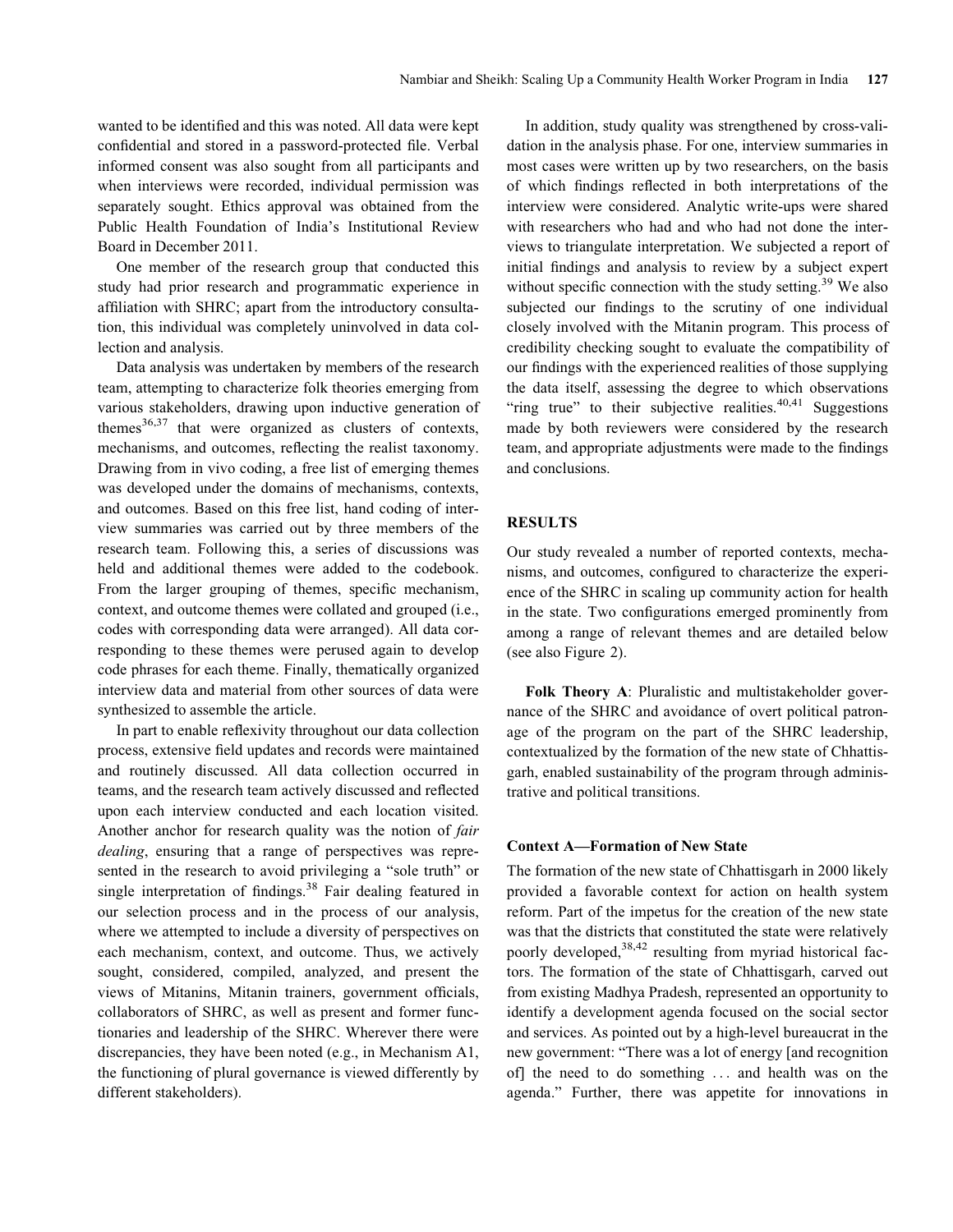

FIGURE 2. "Folk Theories" Characterizing State Health Resource Centre Chhattisgarh's Experience of Scaling up Community Action for Health

approaches to governance, such as the creation of hybrid institutions in the social sector. A former SHRC leader noted that because most of the leadership had gone to the state from which Chhattisgarh was formed, it was easy to justify the requirement for an institution like SHRC. As a government official pointed out, there was need for "an institutional framework. We felt it could not be solely government or solely civil society. That's how SHRC was born" (government official, male, interviewed 14 March 2012).

#### Mechanism A1—Plural Governance

Multiple constituencies, including the state bureaucracy, Indian and international NGOs, and an international aid agency were engaged in creating and supporting the SHRC and its programs, favoring versatility in the roles eventually played by the SHRC. This pluralism was manifest in different ways in the governance structure of SHRC. Notably, the chair of the SHRC's governing body was drawn from a civil society organization and thus not bound to the state apparatus. Further, successive Memoranda of Understanding (in 2002, 2005, and 2009) of the institution retain a provision to expand its partnerships with "contracted in" individuals or institutions on an ad hoc basis.<sup>29-31,43</sup> Finally, though SHRC's initial funding base was under the Sector Investment Program of the European Union, it thereafter received funding from multiple donors, including the NRHM, the state government, and private donors. The plural model and diffusion of interventions also frequently required negotiation and intermediation in accommodating views of various

stakeholders, which was not always successful. $5$  For instance, one respondent reported strong disagreements about the design of the Mitanin program and its linkage to the design of Chhattisgarh's health system and to devolution of power at the village level, points that were raised by members of the multistakeholder State Advisory Committee convened to advise the government. This committee, which sought to formalize civil society participation in the health reform process, eventually stopped meeting in its formal capacity and was no longer advising the state or SHRC in this formal capacity.<sup>44</sup>

#### Mechanism A2—Avoidance of Overt Patronage

According to many in the senior leadership of SHRC as well as its collaborators, keeping the program running at a large scale and over an extended period of time necessitated a balance between ensuring political support and avoidance of highly politicized endorsement, or patronage. Perhaps the most obvious example of SHRC's efforts to this end was reflected in the nonspecific naming of the program itself. On its commencement in 2002, it was named after a previous prime minister of the country, in keeping with the sensibilities of the political leadership of the state at the time. In 2003, with the advent of a new administration, the flagship program was generically renamed such that the identification of the program was no longer with an individual or a party. Since that time, the program has retained this neutral nomenclature, which, according to a participant who had collaborated with SHRC in its early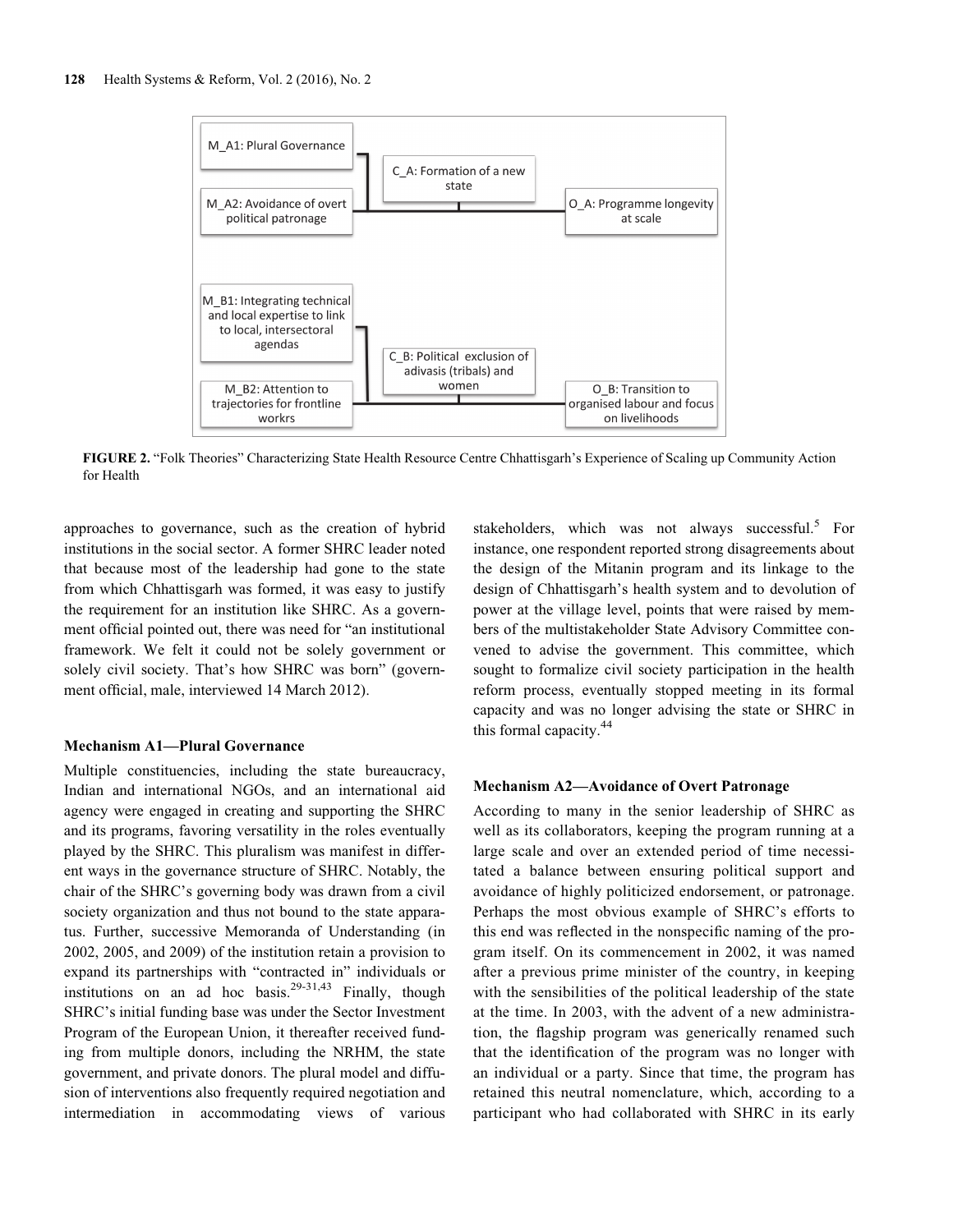days, "gave it new form but allowed it to continue" (former SHRC collaborator, male, interviewed 31 January 2012). SHRC has engaged constructively with state authorities and ministries throughout the past decade, including a period when national and state governments were administered by rival political parties.

The strategy of avoidance of overt patronage was also reportedly served by sub-mechanisms—such as frugality and respectful exercise of dissent—that accorded moral high ground to program protagonists in their dealings with political actors. Partisan patronage or exploitation was avoided, as one SHRC program coordinator noted, through frugality, because "we take time, but not money ... [so] there is no pressure from the government" (SHRC leader, male, interviewed 12 January 2012). The program spent no more than 2,900 Indian rupees per Mitanin in the first four years of the program; $^{33,40}$  respondents indicated that such frugality made the program less susceptible to graft. Reportedly, SHRC had "moral strength" of its own, to overcome interference and political co-optation. In the view of one former collaborator, SHRC's endurance was explained thus: "SHRC had political acumen, clarity on limitations, inscrutable integrity, ability to challenge—to disagree without being disagreeable—they became indispensable to the system" (former SHRC collaborator, male, interviewed 18 January 2012).

#### Outcome A—Program Longevity at Scale

A credible association was drawn by many respondents between the pluralistic and politically distanced character of the program and its longevity across political and administrative transitions. The Mitanin program commenced in late 2001 and, as observed by a former collaborator, since then "has survived four Directors [of Medical Services], two CMs and three elections" (former SHRC collaborator, male, interviewed 18 January 2012). By 2014, SHRC had, in fact, "survived" its fourth election. The program's longevity defied the expectations of the Mitanins themselves. One of them noted in our FGD: "Initially we never thought it will run for so long. We hardly expected it to survive for 1– 2 years but this is its 10th year!" (Mitanin, female, group discussion 9 February 2012). An SHRC functionary in Raipur attributed this to the scale of the program: "The size gives it protection ... [it is] not easy to dismantle because [it is] huge, old, and dispersed" (SHRC leader, male, interviewed 12 January 2012).

Folk Theory B: In a state with a large underprivileged indigenous minority and limited political space for women, policies such as linking the program to locally important, intersectoral agendas for marginalized communities and attentiveness to career trajectories of female frontline workers created space for these workers to organize and demand livelihood rights.

#### Context B—Political Exclusion of Adivasis and Women

Chhattisgarh is a richly forested, mineral-rich state peopled by large communities of indigenous peoples or adivasis, who have faced persistent political and economic disadvantage.<sup>45</sup> So even as the notion of a distinct Chhattisgarhi culture and identity was important to its citizens, various informants also pointed out the widespread disenfranchisement and limited participation of the indigenous Chhattisgarhi population in institution building, including in the senior ranks of the SHRC. A former senior SHRC functionary noted that, from its origins through to the present day, SHRC joins the ranks of other state actors that have experienced an inability to place Chhattisgarhi *adivasis* in leadership roles.<sup>44</sup> There also exists in Chhattisgarh a precedent of women rarely occupying positions of power, which is also reflected in the SHRC, as noted by the same participant. Though the enhanced status and respect for Mitanins was widely credited to the SHRC's progressive organizational culture, there was little representation of women in SHRC's upper echelons, despite the avowed efforts of the leadership to remedy this.

# Mechanism B1—Integrating Technical and Social Expertise to Link to Local, Intersectoral Agendas

A key mechanism characterizing SHRC's stewardship of the program was an emphasis on both technical as well as social components. Technical aspects of the program described to us by a former SHRC leader included preventive and promotive public health, medical competencies, as well as health systems strengthening. On the other hand, social expertise, including the ability to move around, negotiate with different stakeholders, and assert oneself constructively with communities and officials alike, was also important, particularly given the aforementioned context of marginalization of specific social groups in the state.

As the program moved ahead, the team at SHRC sought to represent and recruit those with health experience and those having prior experience with mass mobilization and community action, independent of health. Various key figures in the initial upper management of the SHRC had experience in adult literacy mobilization in north India. Others who joined the program reported prior work in people's movements, including the literacy movement, the people's science movement, and other initiatives. For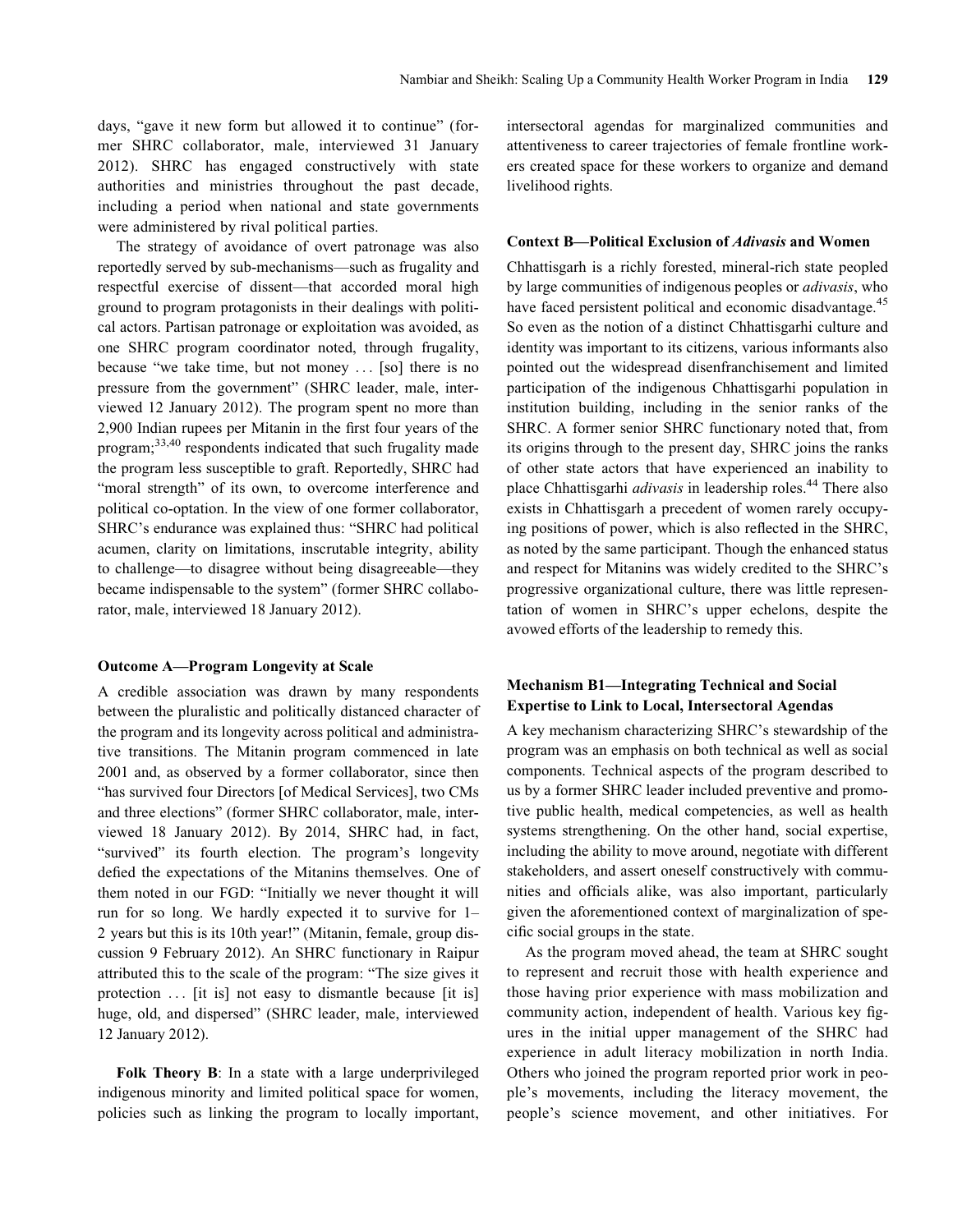example, a Swasthya Panchayat Fellow reported working as part of the water, forest, land movement (jal, jangal, jameen) in the late 1990s, later joining SHRC through his networks with another community activist who had by then joined the SHRC fray.

Many of the Mitanins and Mitanin trainers involved with the program had been in leadership roles as part of self-help groups or panchayats [village councils] in their villages, roles in which they continued even after becoming Mitanins and acquiring technical competencies in health. Another Mitanin trainer reported, "Now we can fight for our rights women never came out of their houses and after this programme started they got information and they became aware. So this programme became successful very fast" (frontline worker, female, interviewed 1 March 2012). In her view, the success of the program was attributed to a combination of the social capital created by women moving into public spaces in their capacities as Mitanins and Mitanin trainers and the technical capacities gleaned by them through their training as health workers.

SHRC leaders' linking of health with issues such as forest and indigenous people's rights also reflected attempts to counteract the political marginalization of socially vulnerable groups. Mitanins frequently operated beyond the strict remit of health; that is, in other linked sectors. In one district, NGOs involved with school maintenance included the involvement of Mitanins in the course of their work on the midday meal self-help scheme. In a northern adivasi-dominated district, Mitanin trainers described to us how they mobilized village women to protest the felling of trees. The work of Mitanins and those supporting them from SHRC, therefore, was variable, within and beyond the health sector, and contingent on local priorities.

### Mechanism B2—Attention to Career Trajectories for Frontline Workers

Consciousness of broader contexts of political exclusion of women shaped the SHRC leadership's visible attentiveness to issues of professional mobility for the women who worked as Mitanins. Various career pathways were present formally for Mitanins in Chhattisgarh. The expected trajectory of Mitanins was to become Mitanin trainers and then gradually advance to other roles in the program pyramid (see Figure 1). According to one of the program founders: "As they [Mitanins] move up, space emerges for others. Otherwise, the program will stagnate" (former SHRC leader, male, interviewed 20 January 2012).

However, even as career trajectories had been envisioned for SHRC staff, at middle levels and among some Mitanins,

there still was a perception of lack of economic stability and future employment security. In some cases, SHRC personnel preferred escalating into the formal government sector, rather than progressing within the parastatal SHRC apparatus. A block-level coordinator had this to say: "I have no future in this Social work is good but for how long? Monthly compensation [for Mitanins] should be planned like in NRHM. Mitanin program people should get preference for government jobs. They are not very educated people so they [Mitanin] cannot compete otherwise" (SHRC coordinator, male, interviewed 22 February 2012).

SHRC had introduced a number of nonfinancial benefits to address career aspirations of Mitanins, including opportunities to receive training in Auxiliary Nurse Midwife and nursing schools, spousal insurance coverage, and educational support for their children. However, numerous Mitanins indicated that these opportunities were too competitive for them or did not address their needs and demands. Paradoxically, this was especially the case in *adivasi*-dominated districts where explicit efforts had been made a decade ago to hire less-educated women with a view to their social upliftment.

# Outcome B—Transition to Organized Labor and Focus on Livelihoods

Mitanins were originally envisioned in the role of community volunteers, and an SHRC functionary informed us that when the program rolled out, no remuneration was offered, other than performance-based incentives for specific programs. Interviews with Mitanins, however, revealed a growing confidence and a desire for parity with regular government functionaries. A former director of the SHRC observed that Mitanins had "joined the ranks of the Auxiliary Nurse Midwife and Anganwadi Worker" (former SHRC leader, male, interviewed 23 January 2012), frontline workers of the government sector. One respondent, a collaborator in SHRC's community processes programs, highlighted the phenomenon of increasing organization of Mitanins, who had also begun to demand regular labor privileges: "In many places, Mitanin Sangathans or unions are emerging with demands for their own rights—payment, role as permanent workers" (SHRC collaborator, male, interviewed 9 February 2012). Foremost among these demands was that of regular status of full-time government employees.44

This desire for permanent livelihoods was seen by some as a threat:

Now they are thinking of ways of getting placed in government in future, like the anganwadi workers did. The link workers are also expecting the same thing. Their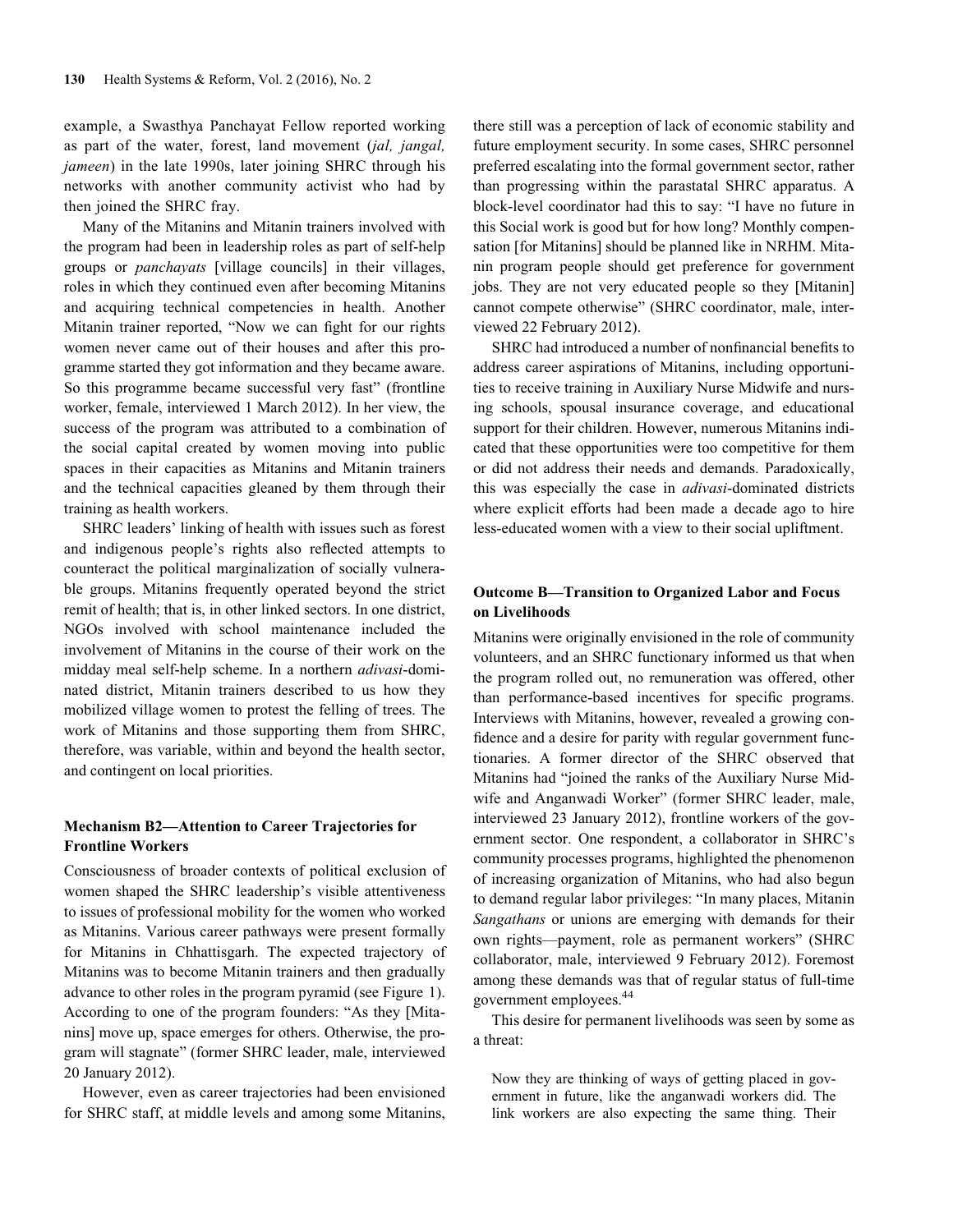collective bargaining has increased. This is not a challenge but a threat. If you make proper incentives and disburse [them in] timely [fashion], then these threats can be controlled. (government official, male, interviewed 23 February 2012)

Another government functionary noted this demand in terms of compensation:

Mitanins seem to be usurping the auxiliary nurse midwife's role and the gap between them is growing. They [Mitanins] are asking to be part of the health system, doing rallies and dharnas [protests] saying that if the anganwadi sahayika [creche worker] salary has doubled (from 1500 Indian Rupees to 3000), they should get something too they are part of the system and should be paid. (government official, male, interviewed 1 September 2012)

The self-organization of Mitanins suggests the emergence of a sense of empowerment and a new form of leadership at the frontline and grassroots. This voice and leadership was, however, not yet widely reflected in the upper echelons of the SHRC pyramid structure (i.e., positions at the district and state levels), although in select cases, Mitanin trainers had "graduated" to these leadership positions.

#### DISCUSSION

This exploratory study offers a modest set of themes and linkages between contexts, mechanisms, and outcomes to guide further inquiry and analysis on community action for health in Chhattisgarh and beyond. Clearer and more robust demonstration will require more in-depth study and analysis; we have developed folk theories that can, through further study, be used to develop a firm mid-range theory. This methodology also revealed that neither mechanisms nor outcomes outlined were explicitly positive or negative in nature. Rather, they had varying interpretations and explanations. Further, both expected and unexpected outcomes of the process of scaling up of community action in health were observed.

This analysis is not comprehensive in covering the varied mechanisms and contexts that lead to outcomes related to scaling up. Other themes that emerged in our analysis and require further investigation include financial management, decentralization of governance (and finance), compensation of Mitanins, variations across districts, and notions of "ownership" of the program, which require more rigorous analysis and additional fieldwork to inform analysis. The roles of NGOs in the process of scaling up community action emerged frequently and strongly in this exploratory studythough we initially sought to highlight these aspects, the heterogeneity of the NGO sector and variation in their respective contributions led us to conclude that we could not yet draw conclusions on their interplay in contexts, mechanisms, and outcomes in our study. Given time constraints, moreover, we were not able to cover the entire geographical spread of the state, nor were we able to interview all policy implementers identified. We note also that the mechanisms by which community action at scale has been sustained are open to interpretation in different ways and are subject to local variations. For example, the integration of technical and social capabilities has allowed for different stakeholders to emphasize one over the other in their endorsement of the program. By design, there is likely to be local variation, shaped by myriad other factors and microcontexts beyond those we identified at the state level.

Based on our experience, we found that the configuration of contexts, mechanisms, and outcomes outlined in the realist method has potential for exploring the topic of study (scaling up of community action in health) and, more broadly, to explore a range of health policy and systems research questions. Given the subjective and dialectical nature of the phenomena being investigated, this research does not offer definitive theses of causal linkages between contexts, mechanisms, and outcomes. Instead, drawing from a postpositivist perspective, explanatory rather than specifically causal links between phenomena can be highlighted. Such an approach inherently questions the assumption of a linear or direct relationship between participation and various outcomes, at the expense of key contextual factors that influence them.<sup>46,47</sup> The emerging exploratory findings provide a fertile basis for more in-depth investigation of the associations between mechanisms, contexts, and outcomes, through interactive analytical cycles and application of social and policy theory.

As in this study, other studies have found that the participation of diverse stakeholders can have a salutary role in scaledup community action programs.48 For instance, in Nicaragua, program partners Save the Children, the local integrated health care system, and the ministry of health collaborated to introduce and lay the groundwork for community case management.<sup>23</sup> In their 18-country review of intersectoral action for health equity, Peake and colleagues $49$  concluded that "citizen organization" and participation do not arise on their own, it is necessary to support and guide them through mechanisms to provide logistical, technical, and financial support and continuous strengthening, and to link them to the real decision making power of local government." The demand for livelihoods by Mitanins is, for instance, influenced by the emphasis placed on social expertise, agendas other than health, and emphasis on career trajectories.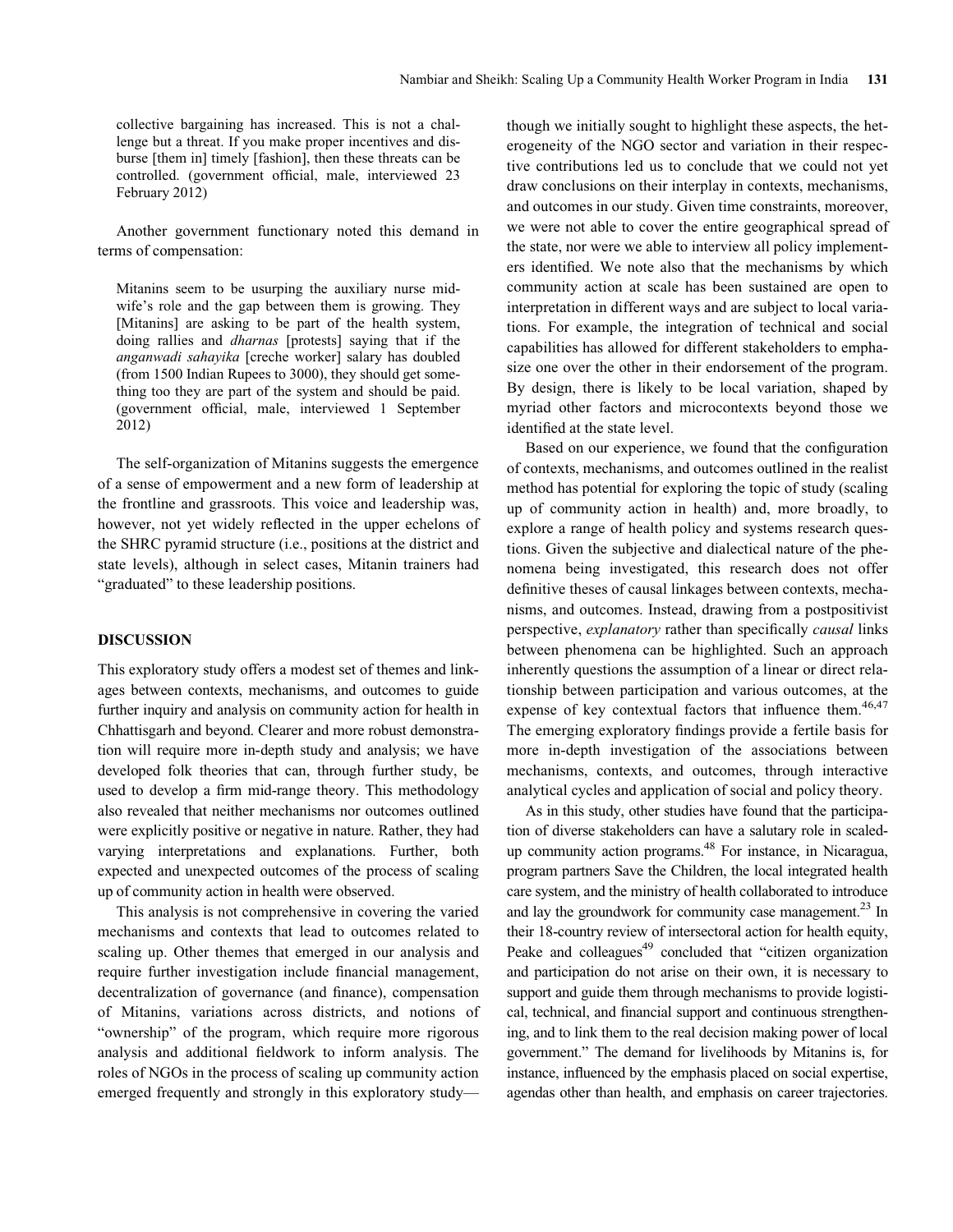Hybrid stakeholdership is also characteristic of the Thai health assembly process<sup>27</sup> and most other forms of community action at scale, including community health workers programs across India<sup>18,50</sup> and deliberative councils in Brazil.<sup>51,52</sup> This is not to suggest that wide stakeholdership is without challenges to the participation of community itself, as discussed in the previous section; striking a balance must therefore be an expressed priority.53 As we found in Chhattisgarh, ensuring that a culture of constructive critique is sustained over time is thorny and difficult but an important priority.

The necessity of support structures and human resource trajectories in scaled-up interventions with community participation has been observed in other studies in other lowand middle-income countries.7,13,18 Prior research has also found, as we did, that local priorities may emerge that have to be worked into the scope of a community action program at scale: community action in health at scale frequently tends not to focus exclusively on health services but also on intersectoral and community priorities, such as food, shelter, education, and empowerment, and other social determinants of health.20,48,54

#### **CONCLUSION**

Drawing from the realist approach, we undertook exploratory research focused on accessing the experiential knowledge of a range of stakeholders, to elaborate how mechanisms (strategies implemented by SHRC leadership) operating in specific contexts led to outcomes related to scaling up and sustainability.

Qualitative data collection methods were employed, including policy document review, IDIs, and FGDs with a variety of policy actors and stakeholders between January and May of 2012.

This study applied the principles of the realist evaluation approach and in-depth qualitative methods to understand the contexts, mechanisms, and outcomes associated with the State Health Resource Center's stewardship of community action at scale in Chhattisgarh. We elicited the experiences and perspectives of a range of stakeholders involved with the program at various levels. We found that heterogeneous actors and voices shared governance responsibilities such that no one individual or group could completely change the course of the program. This pluralistic arrangement, coupled with unique strategies such as the avoidance of overt patronage, emphasis on local issues, and expertise and creation of clear career pathways, has contributed to the longevity of the program as well as self-organization and demand for recognition among female community health workers. These

experiences over a ten-year period of scaling up the program may contain crucial lessons for decision makers in other states of India and in other low- and middle-income country settings seeking to scale up community-based programs.

# DISCLOSURE OF POTENTIAL CONFLICTS OF INTEREST

No potential conflicts of interest to declare.

#### ACKNOWLEDGMENTS

We are grateful to participants in this study for taking the time to offer us their views and reflections. We are additionally grateful to the leadership of the State Health Resource Centre and health officials in four districts of Chhattisgarh state for their support to the study and their flexibility in accommodating our needs during data collection. This work has benefited from the field assistance and analytic inputs of Namrata Verma and Kaveri Mayra. We are also grateful for the research support and guidance of V. R. Raman, Rakhal Gaitonde and Samir Garg.

#### FUNDING

This research was supported by funds from Oxfam India.

#### REFERENCES

- [1] Planning Commission. Recommendations of the High Level Expert Group on Universal Health Coverage. New Delhi: Government of India; 2011.
- [2] Gaitonde R, Sheikh K, Saligram P, Nambiar D, Verma N. Community participation in health: national landscape. Updated 2011PHFI Working Papers. 2011. Available at http:// www.uhc-india.org/downloadpdf.php?link=GaitondeRetal\_ CommunityParticipationinHealthTheNationalLandscapeinIn dia.pdf (accessed 25 March 2012)
- [3] Mansuri G, Rao V. Localising development: does participation work? Washington, DC: The World Bank Group; 2011.
- [4] Uvin P, Jain SP, Brown LD. Scaling up NGO programs in India: strategies and debates. Institute for Development Research. 2000; 16(6): 1-28.
- [5] Gaventa J, McGee R, eds. Citizen action and national policy reform: making change happen. London: Zed Books; 2010.
- [6] World Health Organisation. Global health. Scaling up, saving lives. Geneva: World Health Organisation; 2008.
- [7] Taylor-Ide D, Taylor CE. Just and lasting change: when communities own their futures. Baltimore, MD: Johns Hopkins University Press; 2002
- [8] Bradley EH, Curry LA, Taylor LA, Pallas SW, Talbert-Slagle K, Yuan C, Fox A, Minhas D, Ciccone DK, Berg D, et al. A model for scale up of family health innovations in low-income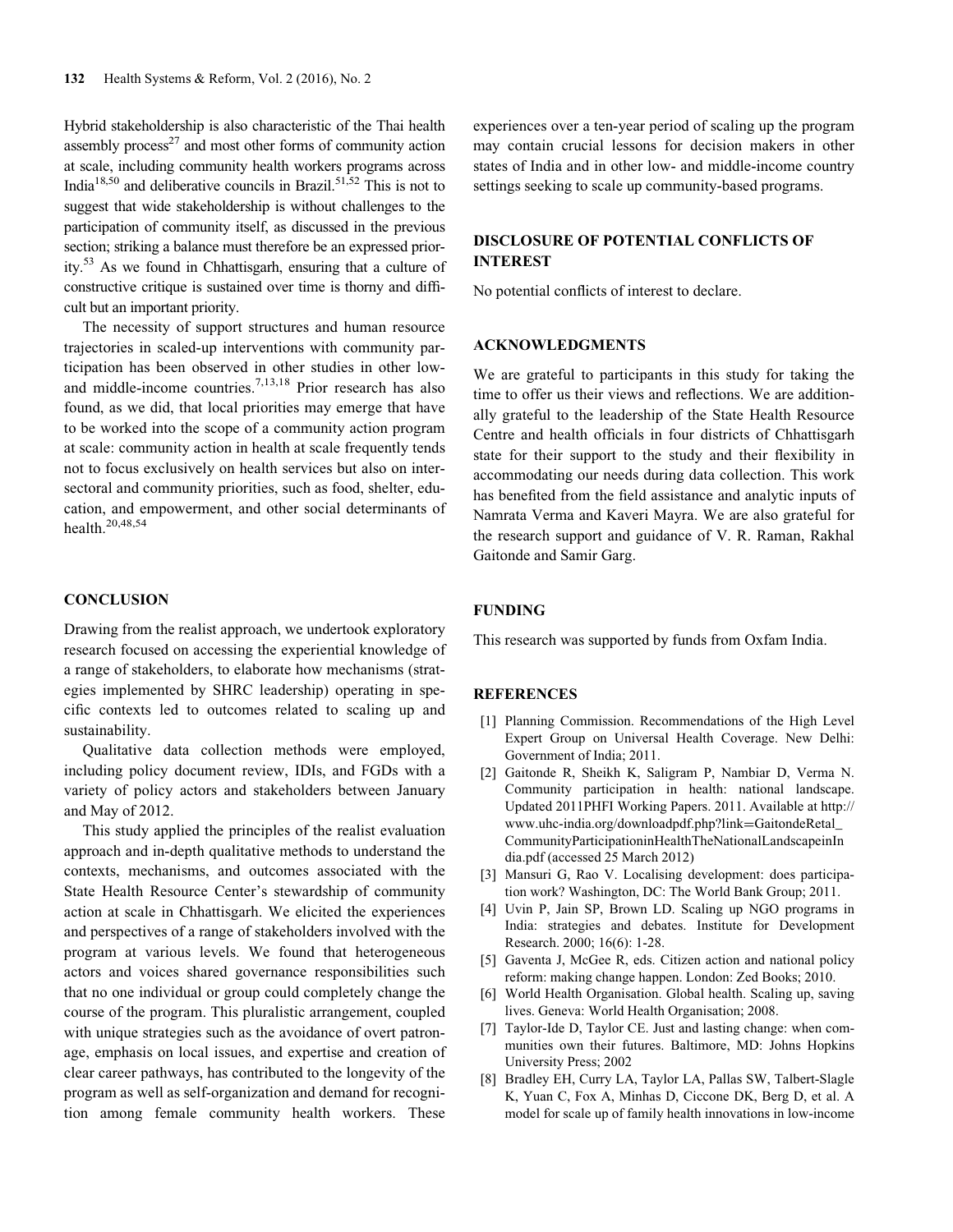and middle-income settings: a mixed methods study. BMJOpen 2012; 2(4): e000987.

- [9] Cash RA, Chowdhury AMR, Smith GB, Ahmed F, eds. From one to many: scaling up health programs in low income countries. Dhaka, Bangladesh: The University Press Limited; 2011.
- [10] de Savigny D, Adam T. Systems thinking for health systems strengthening. Geneva: Alliance for Health Policy and Systems Research, World Health Organisation; 2009.
- [11] Paina L, Peters DH. Understanding pathways for scaling up health services through the lens of complex adaptive systems. Health Policy Plan 2011; 27(5): 365-373.
- [12] Haddad L. Scaling up "scaling up" for health. In: From one to many: scaling up health programs in low income countries, Cash RA, Chowdhury AMR, Smith GB, Ahmed F, eds. Dhaka, Bangladesh: The University Press Limited; 2011; 255- 260.
- [13] Rasheed S, Iqbal M, Hanifi MA, Bhuiya A. Chakaria community health project: achieving community participation in health programmes. In: From one to many: scaling up health in low income countries, Cash RA, Chowdhury AMR, Smith GB, Ahmed F, eds. Dhaka, Bangladesh: The University Press Limited; 2011; 75-86.
- [14] McCannon CJ, Berwick DM, Massoud MR. The science of large-scale change in global health. JAMA 2007; 298(16): 1937-1939.
- [15] Ghiron L, Shillingi L, Kabiswa C, Ogonda G, Omimo A, Ntabona A, Simmons R, Fajans P. Beginning with sustainable scale up in mind: initial results from a population, health and environment project in east Africa. Reprod Health Matters 2014; 22(43): 84-92.
- [16] ExpandNet WHO. Beginning with the end in mind: planning pilot projects and other programmatic research for successful scaling up. Geneva: ExpandNet/World Health Organisation; 2012.
- [17] Subramanian S, Naimoli J, Matsubayashi T, Peters DH. Do we have the right models for scaling up health services to achieve the Millennium Development Goals? BMC Health Serv Res 2011; 11(336): 1-10.
- [18] IFPS Technical Assistance Project (ITAP). Community-based workers improve health outcomes in Uttarakhand, India. Gurgaon, Haryana: Futures Group, ITAP; 2012.
- [19] Azad K, Barnett S, Banerjee B, Shaha S, Khan K, Rego AR. Effect of scaling up women's groups on birth outcomes in three rural districts in Bangladesh: a cluster-randomised controlled trial. Lancet 2010; 375(9721): 1193-1202.
- [20] Rifkin SB. Lessons from community participation in health programmes: a review of the post Alma-Ata experience. Int Health 2009; 1(1): 31-36.
- [21] Garg S, Laskar AR. Community-based monitoring: key to success of national health programs. Indian J Community Med 2010; 35(2): 214-216.
- [22] Bhutta ZA, Lassi ZS. Empowering communities for maternal and newborn health. Lancet 2010; 375(9721): 1142-1144.
- [23] George A, Menotti EP, Rivera D, Marsh DR. Community case management in Nicaragua: lessons in fostering adoption and expanding implementation. Health Policy Plan 2011; 26(4): 327-337.
- [24] McCoy DC, Hall JA, Ridge M. A systematic review of the literature for evidence on health facility committees in low- and middle-income countries. Health Policy Plan 2011; 27(6): 449-466.
- [25] Zakus JDL, Lysack CL. Revisiting community participation. Health Policy Plan 1998; 13(1): 1-12.
- [26] Singh N. Decentralization and public delivery of health care services in India. Health Aff 2008; 27(4): 991-1001.
- [27] Rasanathan K, Posayanonda T, Birmingham M, Tangcharoensathien V. Innovation and participation for healthy public policy: the first national health assembly in Thailand. Health Expect 2012; 15(1): 87-96.
- [28] Sheikh K, Gilson L, Agyepong IA, Hanson K, Ssengooba F, Bennett S. Building the field of health policy and systems research: framing the questions. PLoS Med 2011; 8(8): e1001073.
- [29] District Health Society Chhattisgarh. State Health Resource Center memorandum of understanding between District Health Society Chhattisgarh and State Health Resource Center. Raipur: State Health Resource Center Chattisgarh; 2009.
- [30] Reproductive and Child Health Society, Chhattisgarh, ActionAid India. Memorandum of understanding between RCH Society Chhattisgarh and ActionAid India. Raipur: State Health Resource Center Chattisgarh; 2002.
- [31] Reproductive and Child Health Society, Chhattisgarh, State Health Resource Center. Memorandum of understanding between Reproductive and Child Health Society Chhattisgarh and State Health Resource Center. Raipur: State Health Resource Center Chattisgarh; 2005.
- [32] An external evaluative study of the State Health Resource Center (SHRC) and the Mitanin Programme—a statewide health sector reform initiative and community health worker programme in Chhattisgarh State, India. Bangalore: Society for Community Health Awareness and Action/Community Health Cell; 2005.
- [33] Misra JP. Evaluation of the Community Health Volunteer (Mitanin) Programme. Raipur: State Health Systems Center Chattisgarh; 2011.
- [34] Pawson R, Tilley N. Realistic evaluation: a primer. London: Sage Publications; 1997.
- [35] Silverman D. Interpreting qualitative data: methods for analysing talk, text and interaction. 2nd ed. New Delhi: Sage; 2001.
- [36] Pope C, Ziebland S, Mays N. Qualitative research in health care. analysing qualitative data. BMJ 2000; 320(7227): 114-116.
- [37] Pope C, Mays N. Qualitative research: reaching the parts other methods cannot reach: an introduction to qualitative methods in health and health services research. Br Med J 1995; 311: 42-45.
- [38] Mays N, Pope C. Qualitative research in health care. London: BMJ Publishing Group; 1996.
- [39] Lincoln YS, Guba EG. Naturalistic inquiry. Newbury Park: Sage Publications; 1985.
- [40] Cresswell JW. Research design: qualitative, quantitative, and mixed methods approaches. 2nd ed. Thousand Oaks, CA: Sage; 2003.
- [41] Fischer F. Reframing public policy: discursive politics and deliberative practices. Oxford: Oxford University Press; 2003.